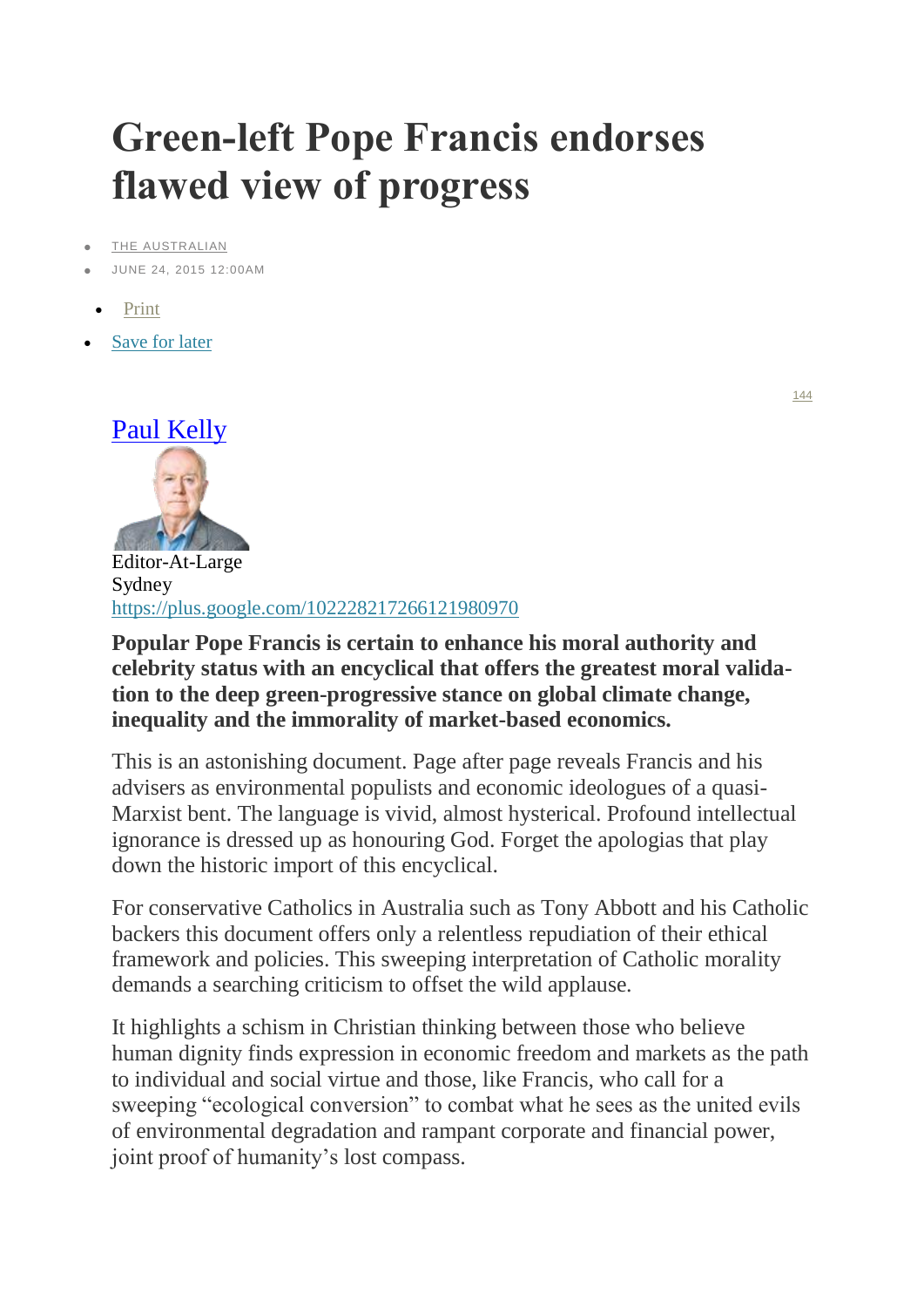The encyclical is a moral vindication of the Left, remarkable in its sweep and intensity. It will have a profound impact on global debates and impinge on debates in Australia. This assumes, of course, that many of the anti-religious, often proudly pagan elements in the developed world with whom the Pope has aligned himself will have the nous to exploit his manifesto.

Above all, the encyclical reveals the depth of the dilemma facing pro-market economic reformers across the world and in Australia: their position is delegitimised as immoral. Francis has given immeasurable moral status to their opponents.

At one level this is a clever effort to tackle the greatest problem facing the Catholic Church since the Enlightenment — the conflict between religious faith and reason based on science. This is the rock that has smashed Christianity from the time of Darwin.

Is a reversal of this centuries-long trend at hand? By embracing catastrophic warnings about "Mother Earth", calling for humanity "to repent of the ways we have damaged the planet" and urging the substitution of fossil fuels, the Pope seeks a historic reconciliation between science and faith. Indeed, on the central question facing the globe he declares a unity between faith and science.

Francis champions the darkest warnings from science. "Doomsday predictions can no longer be met with irony or disdain," he says. "We may be leaving to coming generations, debris, desolation and filth." Francis says that flouting the science is a sin.

He endorses the view that "for human beings to degrade the integrity of the earth by causing changes in its climate, by stripping the earth of its natural forests or destroying its wetlands, for human beings to contaminate the earth's waters, its land, its air, and its life — these are sins". If you want a historic parallel, imagine on publication of Darwin's *On the Origin of Species* in 1859 the pope had embraced then or later this theory with a Christian credo that reinforced it.

Of course, that was untenable at the time. But it has now happened on climate change. Francis brings flouting science and offending God together. So much for sceptics! The encyclical wants a "new dialogue" to redress "human abuse of God's creation".

The Pope touches every ecological nerve. He praises the 1992 Rio summit, complains about industrial pollution, throwaway consumer culture, rising sea levels, threats to several species and "unruly" growth of many cities, backs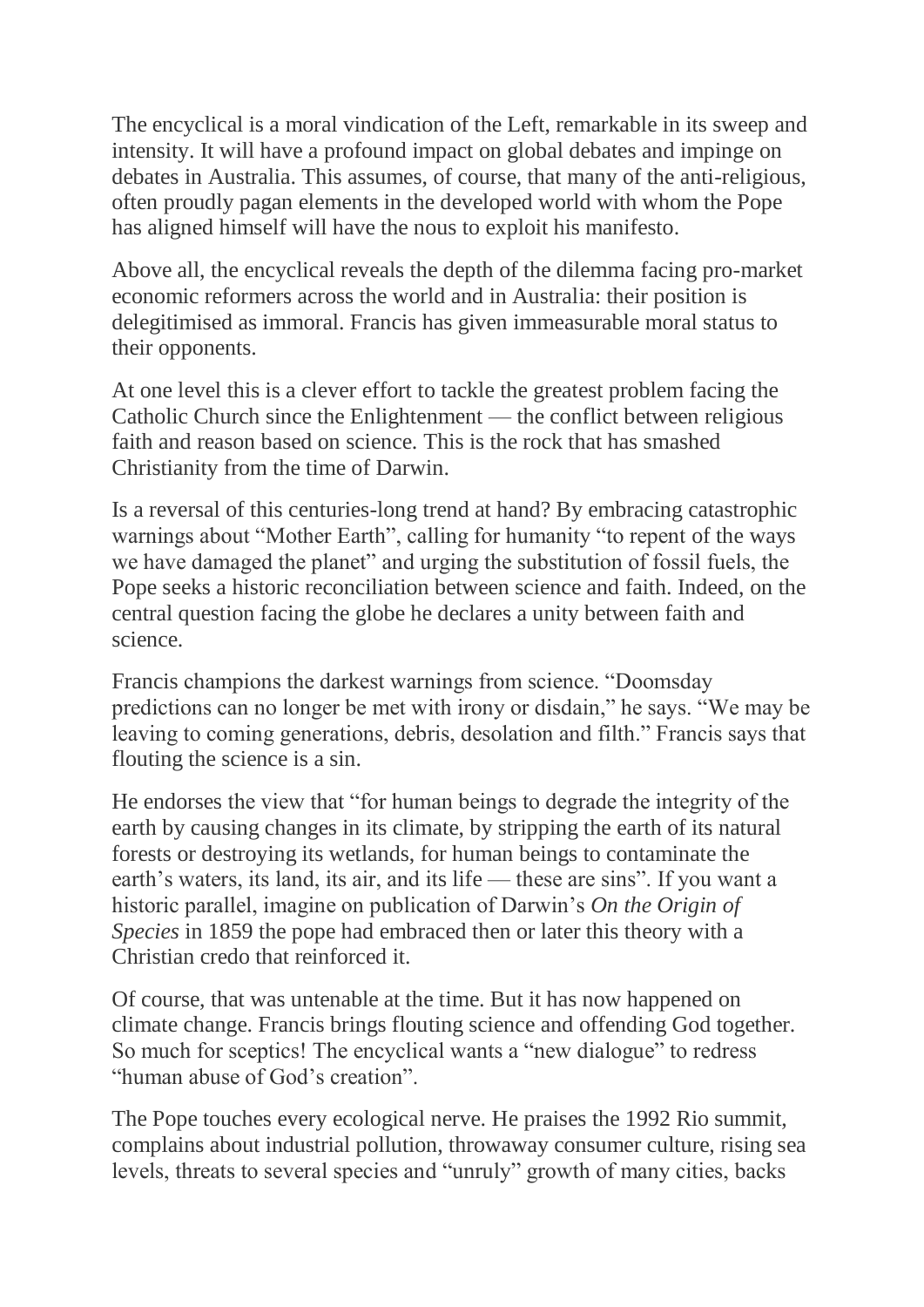renewables and insists that coal, oil and "to a lesser degree gas" must be "progressively replaced without delay".

He criticises politics and business for being too slow to respond and calls for "enforceable international agreements". The Pope says all Christian communities should be involved in "ecological education" and individuals must engage in "ecological conversion" — changing the way they live to God's design.

The crisis of the planet, he says, originates in spiritual debasement. It constitutes an ethical crisis manifest in many dimensions, notably in the operation of the global economy and finance. At this point Francis advances his central thesis: the damage to the planet and damage from economic excess originate in the same human flaws and self-gratification.

"We need to reject a magical conception of the market," the Pope warns. Problems cannot be solved "simply by an increase in the profits of companies or individuals".

Mankind must recognise that "a decrease in the pace of production and consumption" can lead to another, better form of progress. Francis moves to his bottom-line position: "The time has come to accept decreased growth in some parts of the world."

It is a pure green view of economic and human progress. Francis warns "people's quality of life" can diminish because of economic growth. He complains that "maximisation of profits" misunderstands "the very concept of the economy" and comes at the cost of future resources while the market "tends to promote extreme consumerism".

This economic ideology means the Pope is hostile to buying and selling of "carbon credits" to combat global warming. As a market mechanism this merely encourages "a new form of speculation".

He complains about economies of scale in agriculture and extols "small-scale food production systems" using a modest amount of land and less waste. He believes in limits on private property rights.

He rejects the idea that economics and technology "will solve all environmental problems" and repudiates the notion that "the problems of global hunger and poverty will be resolved simply by market growth".

This is no recognition that growth and investment over the past generation, spearheaded in China, has led to the greatest destruction of poverty in human history. Francis has a different world view. In a sense it is not new. The